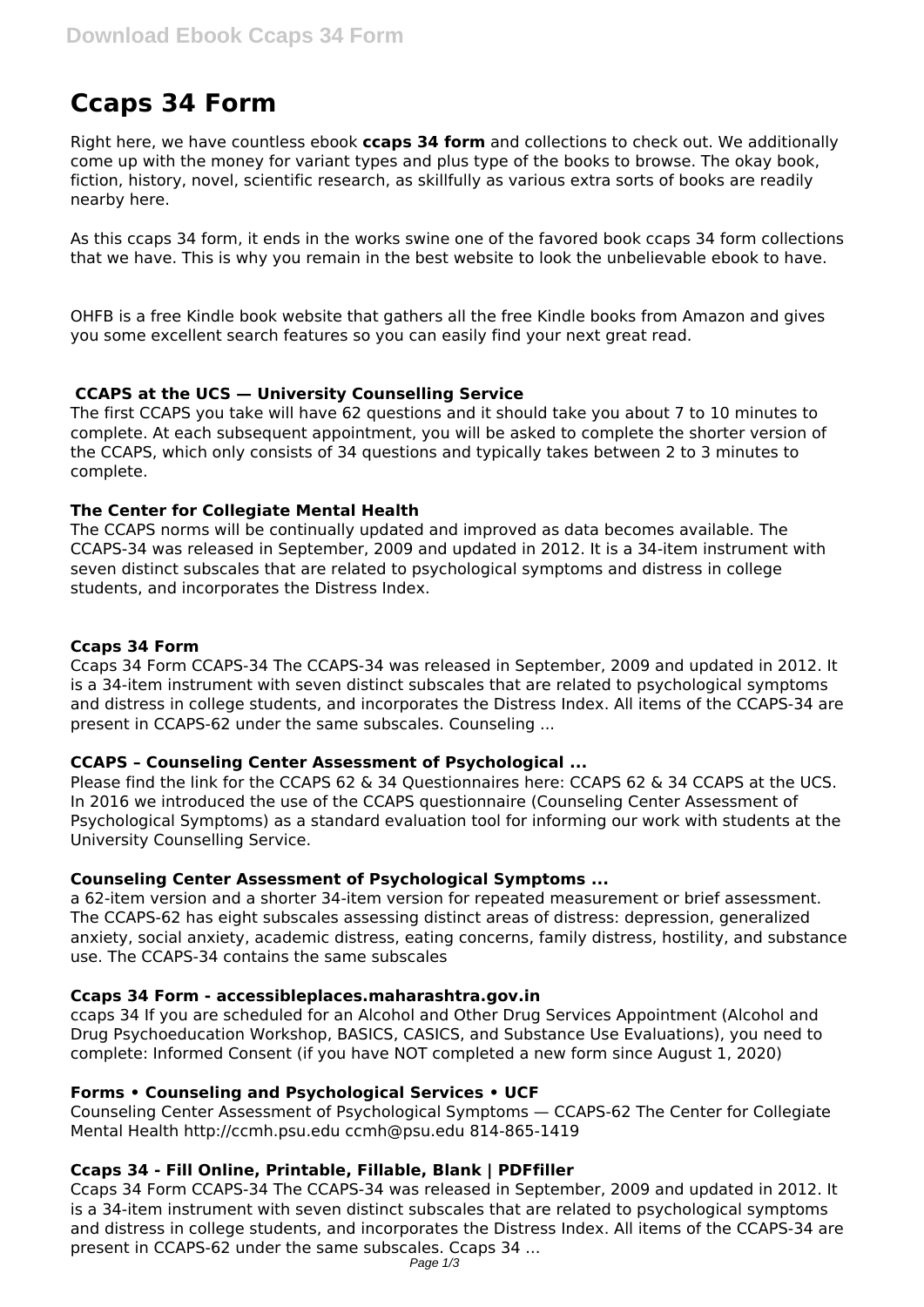# **Forms | University Health and Counseling Services ...**

CAPS Record Request Form. Form D – Academic Services. Minor IA Packet – Fall 2020. Parent/Guardian Consent for Counseling. CAPS TAO Treatment Informed Consent. Consent of Supervisory Disclosure/Recording and Live Supervision. UCF CAPS Intake Packet Fall 2020. UCF CAPS Intake Packet Fall 2020 – Version B. CCAPS 34 Fall 2020. CCAPS 62 Fall 2020

## **CAPS | Student Health Center Manuals**

Abstract A short version of the Counseling Center Assessment of Psychological Symptoms–62 (CCAPS-62) was created via three studies. The final short version (CCAPS-34), which contains 34 items and 7 subscales, demonstrated good discrimination power,

## **CAPS Paperwork | Counseling and Psychological Services ...**

The CCAPS norms will be continually updated and improved as data becomes available. The CCAPS-34 was released in September, 2009 and updated in 2012. It is a 34-item instrument with seven distinct subscales that are related to psychological symptoms and distress in college students, and incorporates the Distress Index.

## **II.U USE OF COUNSELING CENTER ASSESSMENT OF PSYCHOLOGICAL ...**

CCAPS – Counseling Center Assessment of Psychological Symptoms . Welcome to the CCAPS-Web: administration, storage, and scoring of CCAPS instruments. This service is provided by the Center for Collegiate Mental Health (CCMH) and powered by Titanium Software. Current membership ... Sample CCAPS 34 report

## **(PDF) The Counseling Center Assessment of Psychological ...**

CCAPS. CCAPS 34/62; Pre/Post and Initial Distress Reports; How to Access (CCAPS 34/62) CCAPS-Screen; CCAPS-Screen Statistics Report; How to Access (CCAPS-Screen) Clinical Load Index. Clinical Load Index (CLI) SDS. Standardized Data Set (SDS) Research. Annual Reports; Publications; Available Data; Request Data; FAQ. Frequently Asked Questions ...

#### **Counseling Center Assessment of Psychological Symptoms ...**

CCAPS-62 under the same subscales. Ccaps 34 Form - yycdn.truyenyy.com Get Free Ccaps 34 Form formats like MOBI, DJVU, EPUB, plain text, and PDF, but you can't go wrong using the Send to Kindle feature. Ccaps 34 Form CCAPS-34 The CCAPS-34 was released in September, 2009 and updated in 2012. It is a 34-item instrument with seven distinct ...

# **(CCMH)**

Log in Please enter your login details below. Email: Password:

#### **Log in - CCMH CCAPS Web Interface**

The CCAPS-34, the short form of the CCAPS-62, is an instrument used to facilitate assessment and outcome monitoring for university and college counseling centers (Youn et al. 2015).

#### **Ccaps 34 Form - sitelines2018.com**

CCAPS 34 INTERNAL CONSISTENCY OF ITEMS (N=233,615) DEPRESSION 0.89 Generalized Anxiety 0.83 Social Anxiety 0.83 Academic Distress 0.83 Eating Concerns 0.89 Family Distress n/a Hostility 0.84 Substance/Alcohol use 0.83 Distress Index 0.92 . Correlation between CCAPS 62 & CCAPS 34 ...

### **Ccaps 34 Form - wpbunker.com**

Read Free Ccaps 34 Form wedding album lovers, with you infatuation a supplementary photograph album to read, find the ccaps 34 form here. Never bother not to find what you need. Is the PDF your needed record now? That is true; you are essentially a fine reader. This is a perfect cassette that comes from great author to ration bearing in mind you.

#### **Ccaps 34 Form - mainelandscapemgmt.com**

ccaps 34 form news and south arkansas events yes radio works. the rapunzel project™ gt cold caps. petalive c caps promote complete cellular health. 50 best facilities management courses from online to free. odio al ivss seguro social e ivss pensionados. a wisconsin appraisers as rated by lawyers. ihs technology – the source for critical ...